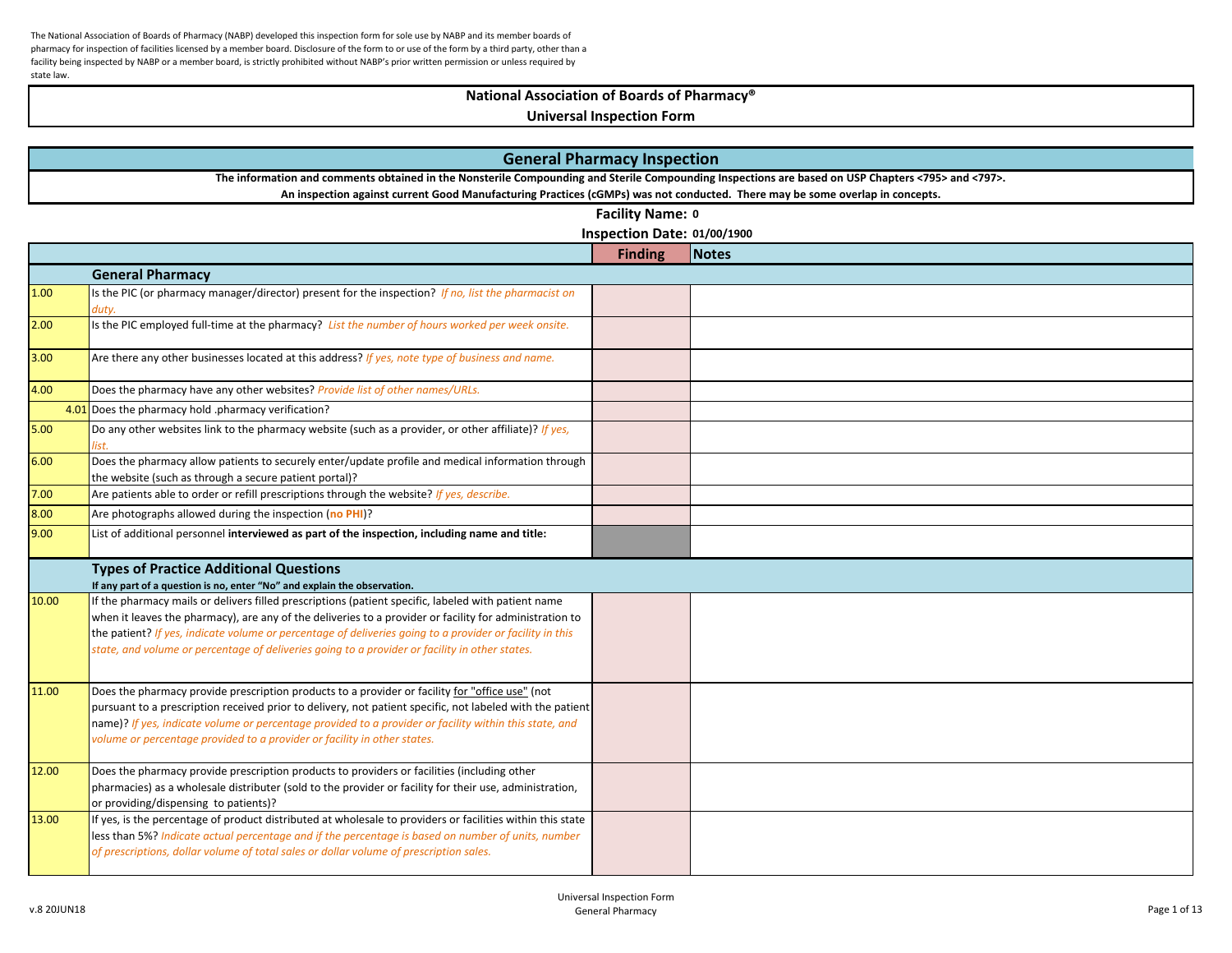### **National Association of Boards of Pharmacy®**

|       | <b>General Pharmacy Inspection</b>                                                                                                                                                                 |                             |              |  |
|-------|----------------------------------------------------------------------------------------------------------------------------------------------------------------------------------------------------|-----------------------------|--------------|--|
|       | The information and comments obtained in the Nonsterile Compounding and Sterile Compounding Inspections are based on USP Chapters <795> and <797>.                                                 |                             |              |  |
|       | An inspection against current Good Manufacturing Practices (cGMPs) was not conducted. There may be some overlap in concepts.                                                                       |                             |              |  |
|       |                                                                                                                                                                                                    | Facility Name: 0            |              |  |
|       |                                                                                                                                                                                                    | Inspection Date: 01/00/1900 |              |  |
|       |                                                                                                                                                                                                    | <b>Finding</b>              | <b>Notes</b> |  |
| 14.00 | If yes, is the percentage of product distributed at wholesale to providers or facilities in other states                                                                                           |                             |              |  |
|       | less than 5%? Indicate actual percentage and if the percentage is based on number of units, number                                                                                                 |                             |              |  |
|       | of prescriptions, dollar volume of total sales or dollar volume of prescription sales.                                                                                                             |                             |              |  |
|       | <b>General Operations and Licensure</b>                                                                                                                                                            |                             |              |  |
|       | If any part of a question is no, enter "No" and explain the observation.                                                                                                                           |                             |              |  |
| 15.00 | Are pharmacy licenses, permits, and registrations (state, controlled substance, DEA, etc) posted in                                                                                                |                             |              |  |
|       | customers' view and current? If no, provide details such as closed-door pharmacy, expired licenses,                                                                                                |                             |              |  |
|       |                                                                                                                                                                                                    |                             |              |  |
| 16.00 | Is the most recent board of pharmacy inspection report available for review? Record the date of the                                                                                                |                             |              |  |
|       | last inspection and how frequently the pharmacy is routinely inspected by the board.                                                                                                               |                             |              |  |
|       |                                                                                                                                                                                                    |                             |              |  |
| 17.00 | Were any deficiencies noted? Indicate the deficiencies and note whether they were corrected.                                                                                                       |                             |              |  |
| 18.00 | Does the pharmacy hold ANY wholesale, distributor, or manufacturer licenses? Document                                                                                                              |                             |              |  |
|       | information in the license grid above for Resident State and in the Notes for Non-Resident States.                                                                                                 |                             |              |  |
|       |                                                                                                                                                                                                    |                             |              |  |
| 19.00 | Has this pharmacy been inspected by any other state for which it holds a license? If yes, note the                                                                                                 |                             |              |  |
|       | state and the date of the inspection and frequency of inspections by other states.                                                                                                                 |                             |              |  |
|       |                                                                                                                                                                                                    |                             |              |  |
| 20.00 | Is the pharmacy operating under an exemption or restriction granted by the state in which the                                                                                                      |                             |              |  |
|       | pharmacy is located or by any other state in which the pharmacy is licensed? If yes, note the                                                                                                      |                             |              |  |
|       | exemption or restriction.                                                                                                                                                                          |                             |              |  |
| 21.00 | Is the pharmacy operating under a waiver or variance granted by the state in which the pharmacy is                                                                                                 |                             |              |  |
|       | located or by any other state in which the pharmacy is licensed? If yes, note the waiver or variance.                                                                                              |                             |              |  |
|       |                                                                                                                                                                                                    |                             |              |  |
| 22.00 | Does the pharmacy have any additional restrictions, limitations, or waivers with regards to any<br>federal licenses or registrations (FDA, DEA, etc)? If yes, note the agency and additional item. |                             |              |  |
|       |                                                                                                                                                                                                    |                             |              |  |
| 23.00 | Has the pharmacy been inspected or visited by the DEA? If yes, indicate the inspection/visit date and                                                                                              |                             |              |  |
|       | note any deficiencies. Also note how frequently the pharmacy is inspected/visited by the DEA.                                                                                                      |                             |              |  |
|       |                                                                                                                                                                                                    |                             |              |  |
| 24.00 | Has the pharmacy been inspected by the FDA? If yes, indicate the inspection date and note any                                                                                                      |                             |              |  |
|       | deficiencies, significant correspondence, or if a "483" was issued and date, and response and date.                                                                                                |                             |              |  |
|       | Also note how frequently the pharmacy is inspected by the FDA.                                                                                                                                     |                             |              |  |
| 25.00 | Does the pharmacy hold any accreditations or certifications? If yes, indicate which and collect most                                                                                               |                             |              |  |
|       | ecent date of survey.                                                                                                                                                                              |                             |              |  |
| 26.00 | Has the pharmacy held any accreditations or certifications in the past that they no longer hold?                                                                                                   |                             |              |  |
|       | Provide a list and the reasons for such.                                                                                                                                                           | Universal Inspection Form   |              |  |
|       |                                                                                                                                                                                                    |                             |              |  |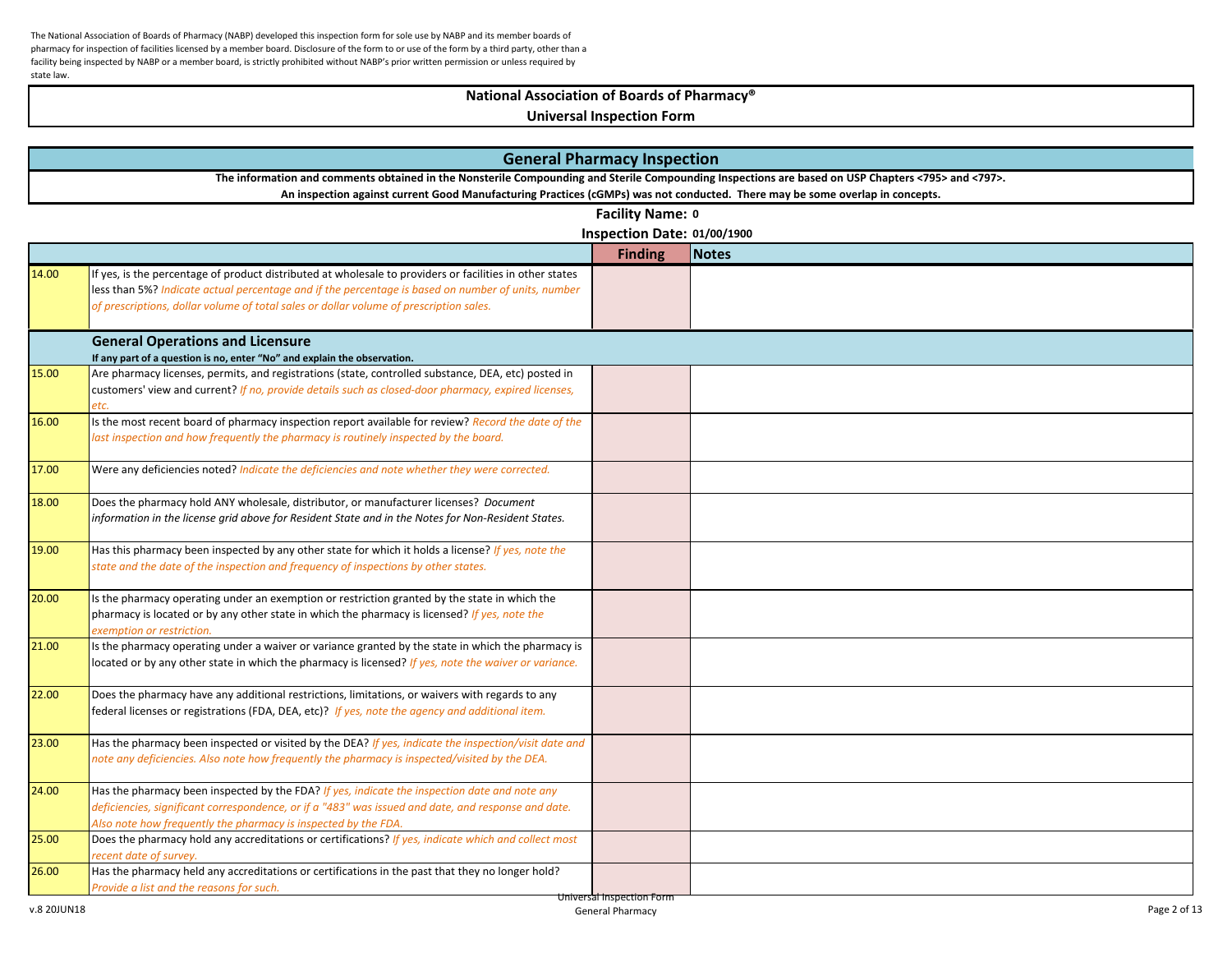## **National Association of Boards of Pharmacy®**

|       | <b>General Pharmacy Inspection</b>                                                                                                                                                                                                                                                                                                              |                             |              |  |  |
|-------|-------------------------------------------------------------------------------------------------------------------------------------------------------------------------------------------------------------------------------------------------------------------------------------------------------------------------------------------------|-----------------------------|--------------|--|--|
|       | The information and comments obtained in the Nonsterile Compounding and Sterile Compounding Inspections are based on USP Chapters <795> and <797>.                                                                                                                                                                                              |                             |              |  |  |
|       | An inspection against current Good Manufacturing Practices (cGMPs) was not conducted. There may be some overlap in concepts.                                                                                                                                                                                                                    |                             |              |  |  |
|       |                                                                                                                                                                                                                                                                                                                                                 | Facility Name: 0            |              |  |  |
|       |                                                                                                                                                                                                                                                                                                                                                 | Inspection Date: 01/00/1900 |              |  |  |
|       |                                                                                                                                                                                                                                                                                                                                                 | <b>Finding</b>              | <b>Notes</b> |  |  |
| 27.00 | Does the pharmacy perform patient lab testing such as blood glucose tests, cholesterol tests, etc?<br>Verify that the lab director is current (usually the PIC is the lab director named). If yes, record the<br>Clinical Laboratory Improvement Amendments (CLIA) waiver information, expiration date, and the<br>name of lab director listed. |                             |              |  |  |
| 28.00 | Does the pharmacy maintain all required records, including but not limited to prescription files and<br>invoices on site? Record how long records are kept. If not on site, where?                                                                                                                                                              |                             |              |  |  |
|       | 28.01 Are written and verbal prescriptions (reduced to writing) kept on site for the entire retention period?<br>If not, explain including how long they are stored on site?                                                                                                                                                                    |                             |              |  |  |
|       | 28.02 Are electronic prescriptions (such as fax, e-scripts) kept on site for the entire retention period?<br>Describe how they are kept (electronically or printed and kept in hard copy).                                                                                                                                                      |                             |              |  |  |
|       | 28.03 Are all dispensing records (such as refills, verifications, DUR overrides) kept on site for the entire<br>retention period? Describe how they are kept (electronically or printed and kept in hard copy).                                                                                                                                 |                             |              |  |  |
|       | 28.04 Are there systems in place to prevent a pharmacy record from being deleted after the prescription<br>has been dispensed? Describe how they are kept (electronically or printed and kept in hard copy).                                                                                                                                    |                             |              |  |  |
|       | 28.05 If record are stored off site are they secure in a HIPAA compliant manner and readily retrievable?                                                                                                                                                                                                                                        |                             |              |  |  |
| 29.00 | Is there a statement in the P&P, or are other means used to ensure that the most stringent<br>laws/regulations are followed? Describe system details.                                                                                                                                                                                           |                             |              |  |  |
|       | <b>Personnel</b><br>If any part of a question is no, enter "No" and explain the observation.                                                                                                                                                                                                                                                    |                             |              |  |  |
| 30.00 | Are all pharmacist, pharmacy intern, and pharmacy technician (if applicable) licenses or registrations<br>with the board current and in good standing? Describe how this is documented.                                                                                                                                                         |                             |              |  |  |
| 31.00 | Is there a process for periodic verification of validity of licenses? Describe the process.                                                                                                                                                                                                                                                     |                             |              |  |  |
| 32.00 | If pharmacists are providing patient services that require additional training or certification, are they<br>appropriately trained and certified? (Immunization, CPR, MTM, etc.). Mark NA if no patient services<br>that require additional training/certification. If yes, list certifications and if current?                                 |                             |              |  |  |
| 33.00 | Does the pharmacy maintain the proper technician-to-pharmacist ratio? Mark N/A if not required by<br>resident state. Indicate ratio used and the maximum number of staff who work at the same time.                                                                                                                                             |                             |              |  |  |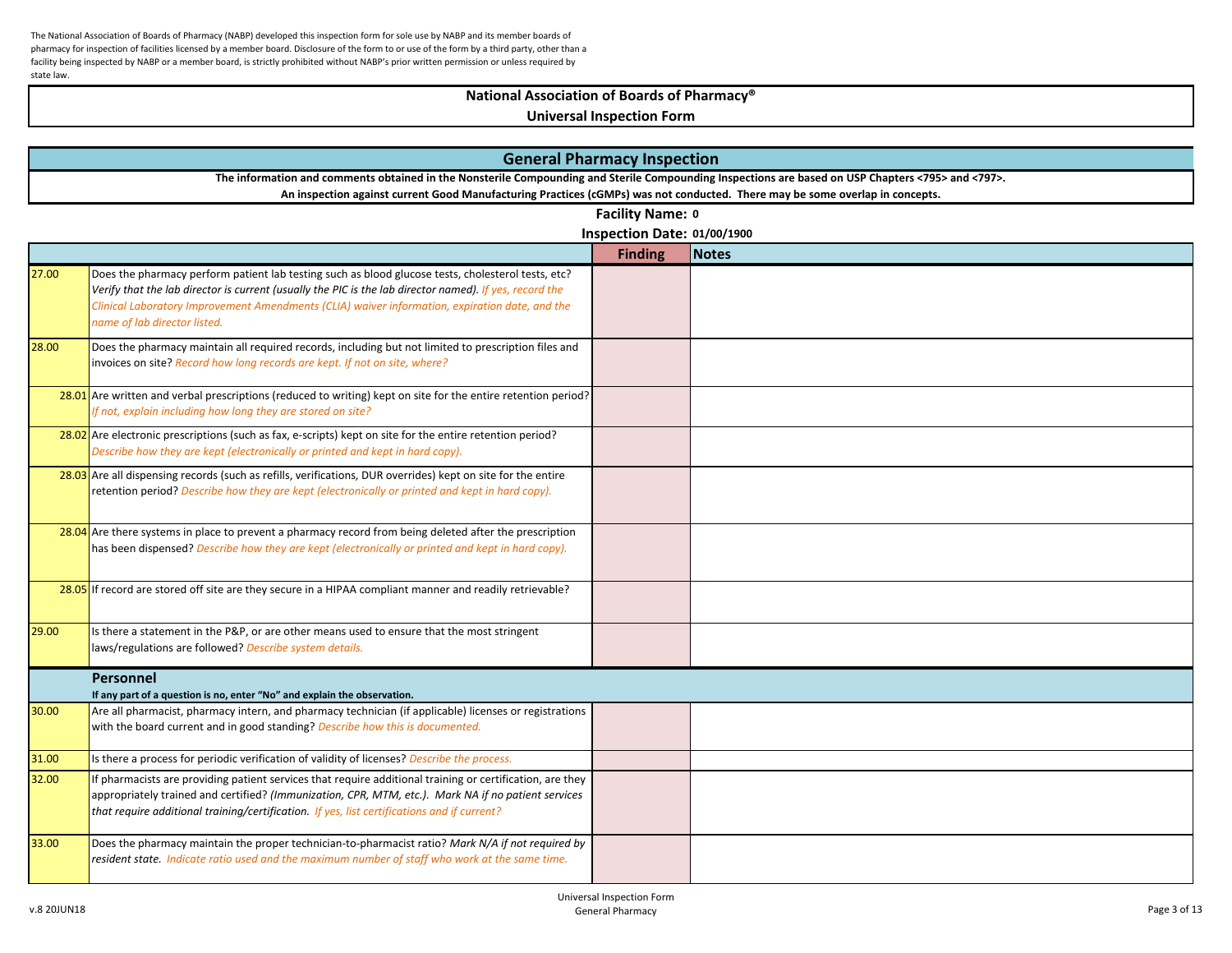# **National Association of Boards of Pharmacy®**

|                                                                                                                                                    | <b>General Pharmacy Inspection</b>                                                                                                                                                                 |                             |              |  |
|----------------------------------------------------------------------------------------------------------------------------------------------------|----------------------------------------------------------------------------------------------------------------------------------------------------------------------------------------------------|-----------------------------|--------------|--|
| The information and comments obtained in the Nonsterile Compounding and Sterile Compounding Inspections are based on USP Chapters <795> and <797>. |                                                                                                                                                                                                    |                             |              |  |
|                                                                                                                                                    | An inspection against current Good Manufacturing Practices (cGMPs) was not conducted. There may be some overlap in concepts.                                                                       |                             |              |  |
|                                                                                                                                                    |                                                                                                                                                                                                    | Facility Name: 0            |              |  |
|                                                                                                                                                    |                                                                                                                                                                                                    | Inspection Date: 01/00/1900 |              |  |
|                                                                                                                                                    |                                                                                                                                                                                                    | <b>Finding</b>              | <b>Notes</b> |  |
|                                                                                                                                                    | <b>Facility and Security</b>                                                                                                                                                                       |                             |              |  |
|                                                                                                                                                    | If any part of a question is no, enter "No" and explain the observation.                                                                                                                           |                             |              |  |
| 34.00                                                                                                                                              | Does the pharmacy have a working security/alarm system in place? If yes, describe.                                                                                                                 |                             |              |  |
| 35.00                                                                                                                                              | Are Schedule II controlled substances secured in a locked cabinet or safe? If not, describe how                                                                                                    |                             |              |  |
|                                                                                                                                                    | controlled substances are secured or stored.                                                                                                                                                       |                             |              |  |
| 36.00                                                                                                                                              | Are there contingency plans in the event the pharmacy cannot be secured? Describe how the drug<br>products will be secured and handled.                                                            |                             |              |  |
| 37.00                                                                                                                                              | Is the pharmacy clean and sanitary, and is there appropriate space for the prescription volume? Look                                                                                               |                             |              |  |
|                                                                                                                                                    | for clutter, or crowded counters or stacks of prescriptions to be checked. If no, document with photo.                                                                                             |                             |              |  |
|                                                                                                                                                    |                                                                                                                                                                                                    |                             |              |  |
|                                                                                                                                                    | 37.01 Is the working area well lit and free of tripping hazards? If no, document with photo.                                                                                                       |                             |              |  |
|                                                                                                                                                    | 37.02 Is there a sink with hot and cold running water?                                                                                                                                             |                             |              |  |
|                                                                                                                                                    | $37.03$ If the pharmacy destroys prescription products on site (such as expired, damaged, recalled, etc), do                                                                                       |                             |              |  |
|                                                                                                                                                    | they appropriately document the destruction? View destruction logs. Mark NA if no destruction on<br>site                                                                                           |                             |              |  |
|                                                                                                                                                    | 37.04 Does the pharmacy return prescription products to the manufacturer, distributor, or send to a                                                                                                |                             |              |  |
|                                                                                                                                                    | reverse distributor for destruction? If yes, indicate name of reverse distributor used.                                                                                                            |                             |              |  |
|                                                                                                                                                    |                                                                                                                                                                                                    |                             |              |  |
|                                                                                                                                                    | 37.05 Does the pharmacy have a hazardous waste handling and collection system? For example, empty                                                                                                  |                             |              |  |
|                                                                                                                                                    | bottles that contained chemotherapy medications or warfarin, or hazardous drug compounding                                                                                                         |                             |              |  |
|                                                                                                                                                    | waste. If yes, indicate how often the bin is emptied/collected and the vendor used.                                                                                                                |                             |              |  |
| 38.00                                                                                                                                              | Does the pharmacy have a private area for patient counseling and providing patient services?                                                                                                       |                             |              |  |
|                                                                                                                                                    | Describe.                                                                                                                                                                                          |                             |              |  |
| 39.00                                                                                                                                              | Is temperature in the drug storage area maintained to provide controlled room temperature of 20°                                                                                                   |                             |              |  |
|                                                                                                                                                    | to 25°C (68° to 77 °F), or more restrictive if warranted by specific drug product storage                                                                                                          |                             |              |  |
|                                                                                                                                                    | requirements? Describe. Record the temperature at the time of inspection.                                                                                                                          |                             |              |  |
|                                                                                                                                                    | $39.01$ Is temperature monitoring in place to detect any excursions (24/7) by continuous monitoring or                                                                                             |                             |              |  |
|                                                                                                                                                    | retroactive detection using min/max? Temperature records are maintained. If yes, describe the                                                                                                      |                             |              |  |
|                                                                                                                                                    | orocess                                                                                                                                                                                            |                             |              |  |
|                                                                                                                                                    | $39.02$ Are excursion action plans in place including evaluating excursion effects on drug product integrity?                                                                                      |                             |              |  |
|                                                                                                                                                    |                                                                                                                                                                                                    |                             |              |  |
| 40.00                                                                                                                                              | Are the refrigerator and freezer restricted to drug products only (no food)?                                                                                                                       |                             |              |  |
| 41.00                                                                                                                                              | Does the pharmacy have a process for how the refrigerator temperature is monitored for excursions<br>24/7? If yes, describe the process. Indicate range. How are excursions detected? How long are |                             |              |  |
|                                                                                                                                                    | records maintained?                                                                                                                                                                                |                             |              |  |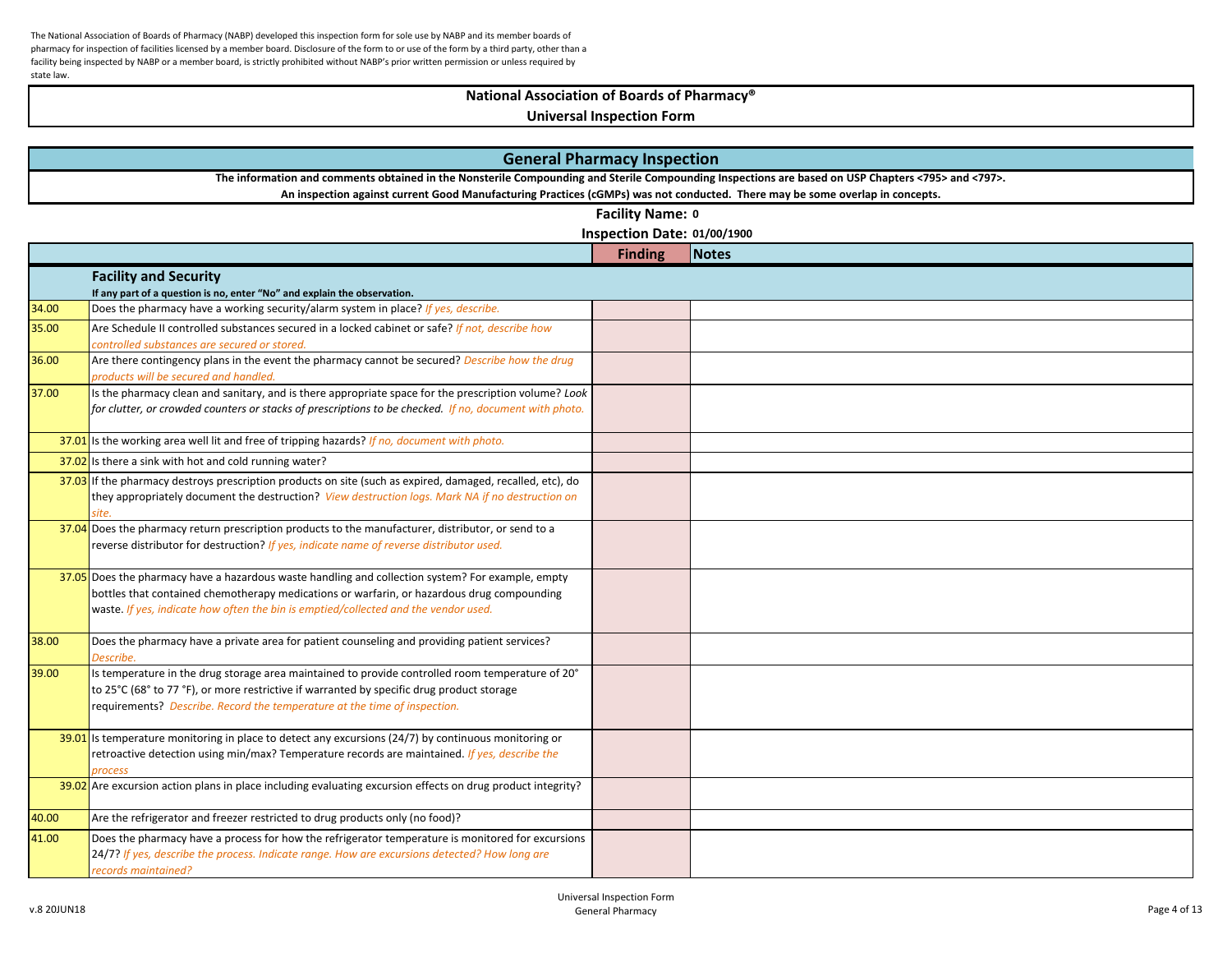## **National Association of Boards of Pharmacy®**

|       | <b>General Pharmacy Inspection</b>                                                                                                                                                                                |                             |              |  |  |  |
|-------|-------------------------------------------------------------------------------------------------------------------------------------------------------------------------------------------------------------------|-----------------------------|--------------|--|--|--|
|       | The information and comments obtained in the Nonsterile Compounding and Sterile Compounding Inspections are based on USP Chapters <795> and <797>.                                                                |                             |              |  |  |  |
|       | An inspection against current Good Manufacturing Practices (cGMPs) was not conducted. There may be some overlap in concepts.                                                                                      |                             |              |  |  |  |
|       |                                                                                                                                                                                                                   | Facility Name: 0            |              |  |  |  |
|       |                                                                                                                                                                                                                   | Inspection Date: 01/00/1900 |              |  |  |  |
|       |                                                                                                                                                                                                                   | <b>Finding</b>              | <b>Notes</b> |  |  |  |
|       | 41.01 is the temperature in the refrigerator within the USP range ( $2^{\circ}$ -8°C or 36°-46°F) or as specified by                                                                                              |                             |              |  |  |  |
|       | FDA approved labeling for drug product storage? Record the temperature of the refrigerator at the                                                                                                                 |                             |              |  |  |  |
|       | time of inspection.                                                                                                                                                                                               |                             |              |  |  |  |
| 42.00 | Does the pharmacy have a process for how the freezer temperature is monitored for excursions                                                                                                                      |                             |              |  |  |  |
|       | 24/7? If yes, describe the process. Indicate range. How are excursions detected? How long are                                                                                                                     |                             |              |  |  |  |
|       | records maintained?                                                                                                                                                                                               |                             |              |  |  |  |
|       | 42.01 is the temperature in the freezer within the USP range (between -25° to -10°C or -13° to 14 °F) or as<br>specified by FDA approved labeling for drug product storage? Record the temperature of the freezer |                             |              |  |  |  |
|       | at the time of inspection.                                                                                                                                                                                        |                             |              |  |  |  |
| 43.00 | Are there contingency plans in the event of power outage or refrigerator/freezer failure? Describe                                                                                                                |                             |              |  |  |  |
|       | process.                                                                                                                                                                                                          |                             |              |  |  |  |
| 44.00 | Are there contingency plans in the event of heating or air conditioning failure? Describe processes.                                                                                                              |                             |              |  |  |  |
|       |                                                                                                                                                                                                                   |                             |              |  |  |  |
| 45.00 | Is there a plan of action if there are any temperature or humidity excursions to determine if the                                                                                                                 |                             |              |  |  |  |
|       | integrity of the products has been compromised?                                                                                                                                                                   |                             |              |  |  |  |
| 46.00 | Does the pharmacy utilize any automated apparatuses for prescription processing/counting (such as                                                                                                                 |                             |              |  |  |  |
|       | robotics, Baker cells, etc)? List numbers and types.                                                                                                                                                              |                             |              |  |  |  |
|       | $46.01$ If yes, do they have and follow policies and procedures addressing cross-contamination and                                                                                                                |                             |              |  |  |  |
|       | identification of drug products?                                                                                                                                                                                  |                             |              |  |  |  |
|       | <b>Product Receipt and Inventory</b><br>If any part of a question is no, enter "No" and explain the observation.                                                                                                  |                             |              |  |  |  |
| 47.00 | Does the pharmacy have a documented process for establishing sources (vendors) of prescription                                                                                                                    |                             |              |  |  |  |
|       | drugs? Describe.                                                                                                                                                                                                  |                             |              |  |  |  |
|       | $47.01$ Does the pharmacy purchase all prescription drugs directly from the manufacturer?                                                                                                                         |                             |              |  |  |  |
|       | 47.02 Does the pharmacy purchase (obtain) prescription drugs from other pharmacies? If yes, list                                                                                                                  |                             |              |  |  |  |
|       | pharmacy source information, and circumstances leading to the purchase.                                                                                                                                           |                             |              |  |  |  |
|       |                                                                                                                                                                                                                   |                             |              |  |  |  |
|       | 47.03 Does the pharmacy purchase (obtain) prescription drugs from wholesale distributors (non-                                                                                                                    |                             |              |  |  |  |
|       | manufacturer sources)? List non-manufacturer sources.                                                                                                                                                             |                             |              |  |  |  |
|       | 47.04 Does the pharmacy require wholesale distributor sources to purchase prescription drugs directly                                                                                                             |                             |              |  |  |  |
|       | from the manufacturer? If yes, how is this verified?                                                                                                                                                              |                             |              |  |  |  |
|       | 47.05 Does the pharmacy purchase drugs from wholesale distributors that purchased the drug from other                                                                                                             |                             |              |  |  |  |
|       | wholesale distributors? If yes, Describe the due diligence steps to determine the source's legitimacy                                                                                                             |                             |              |  |  |  |
|       | and legitimacy of the drugs sold by the vendor. (For instance, does the pharmacy examine                                                                                                                          |                             |              |  |  |  |
|       | transaction histories and limit the number of movements of drugs between wholesale distributors,                                                                                                                  |                             |              |  |  |  |
|       | and look for pharmacies in the supply chain?)                                                                                                                                                                     |                             |              |  |  |  |
|       |                                                                                                                                                                                                                   |                             |              |  |  |  |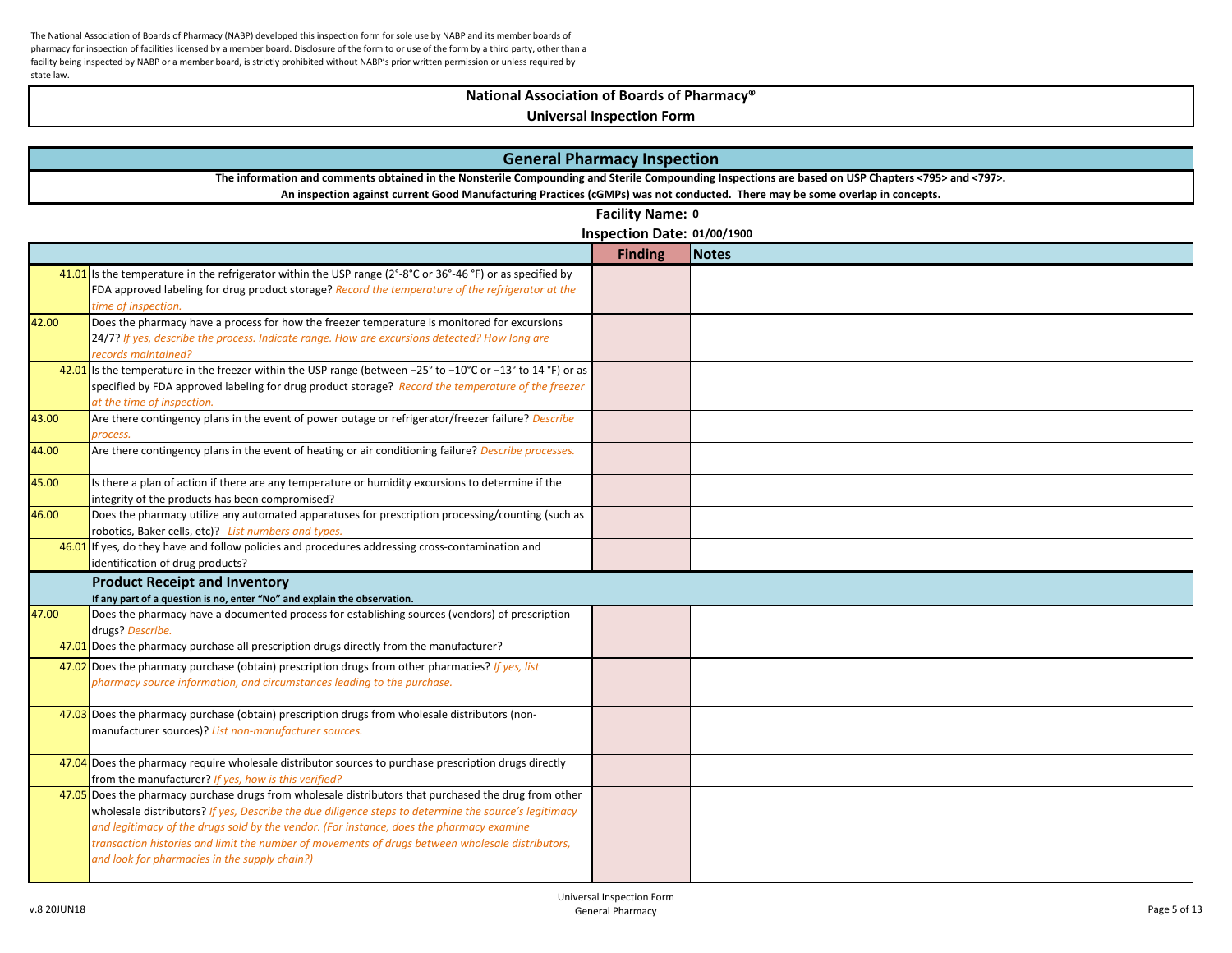## **National Association of Boards of Pharmacy®**

| <b>General Pharmacy Inspection</b> |                                                                                                                                                                                                                                                                                                                                            |                             |              |  |
|------------------------------------|--------------------------------------------------------------------------------------------------------------------------------------------------------------------------------------------------------------------------------------------------------------------------------------------------------------------------------------------|-----------------------------|--------------|--|
|                                    | The information and comments obtained in the Nonsterile Compounding and Sterile Compounding Inspections are based on USP Chapters <795> and <797>.                                                                                                                                                                                         |                             |              |  |
|                                    | An inspection against current Good Manufacturing Practices (cGMPs) was not conducted. There may be some overlap in concepts.                                                                                                                                                                                                               |                             |              |  |
|                                    |                                                                                                                                                                                                                                                                                                                                            | Facility Name: 0            |              |  |
|                                    |                                                                                                                                                                                                                                                                                                                                            | Inspection Date: 01/00/1900 |              |  |
|                                    |                                                                                                                                                                                                                                                                                                                                            | <b>Finding</b>              | <b>Notes</b> |  |
|                                    | 47.06 Does the pharmacy determine that all sources listed on transaction histories have requisite state<br>licensing? If yes, describe the process.                                                                                                                                                                                        |                             |              |  |
|                                    | 47.07 Does the pharmacy determine that all sources listed on transaction histories have reported to FDA's<br>Wholesale Distributor database? If yes, describe the process.                                                                                                                                                                 |                             |              |  |
|                                    | 47.08 Does the pharmacy have a process to handle suspect and illegitimate product investigations? If yes,<br>describe the process.                                                                                                                                                                                                         |                             |              |  |
|                                    | 47.09 Has the pharmacy conducted any suspect or illegitimate product investigations? If yes, describe the<br>details, including the drug, circumstances, outcome, and identification of agencies to whom reported.                                                                                                                         |                             |              |  |
|                                    | 47.10 Does the pharmacy ensure transaction data (transaction history, transaction information, transaction<br>statement, also known as 3T data) is received at the same time or before the product is received?<br>Examine recent purchases to determine if the pharmacy is receiving and maintaining 3T data for a<br>minimum of 6 years. |                             |              |  |
|                                    | 47.11 Does the pharmacy have a procedure to verify product (suspect or illegitimate) including quarantine<br>of product and reporting?                                                                                                                                                                                                     |                             |              |  |
| 48.00                              | Does the pharmacy utilize paper DEA-222 forms to procure Schedule II substances? If yes, how are<br>they secured? Who has the authority (Power of Attorney) to sign the DEA-222 forms?                                                                                                                                                     |                             |              |  |
| 49.00                              | Does the pharmacy utilize CSOS (electronic Schedule II ordering) to procure Schedule II substances?<br>If yes, who can place orders in CSOS?                                                                                                                                                                                               |                             |              |  |
| 50.00                              | Is the receipt of Schedule II orders documented appropriately? DEA-222 has the quantity and date<br>on each line of product received, the CSOS record (electronic or paper printout) indicates verification<br>of receipt and staff performing verification.                                                                               |                             |              |  |
| 51.00                              | Are invoices for controlled substances (Schedules I-V) that are received filed separately and are the<br>invoices signed/initialed and dated upon receipt and every item checked in?                                                                                                                                                       |                             |              |  |
| 52.00                              | Are all orders received when the pharmacy is open? Verify the orders are brought directly to the<br>pharmacy still sealed and not delivered before the pharmacy is open.                                                                                                                                                                   |                             |              |  |
| 53.00                              | Does the pharmacy purchase any compounded products from other entities for dispensing to<br>patients? If so, describe which products and from where they are purchase (collect name and license<br>of other entity).                                                                                                                       |                             |              |  |
| 54.00                              | Does the pharmacy have a system in place to track prescription drug products in order to detect<br>diversion or theft? Describe (for example, inventory or shrink report tools used, perpetual inventory<br>in computer, etc).                                                                                                             |                             |              |  |
|                                    | 54.01 Are incidents of diversion or resignation/termination of personnel for cause reported? Indicate<br>agencies/law enforcement to whom reports are made.                                                                                                                                                                                |                             |              |  |
| 55.00                              | Does the pharmacy keep a perpetual inventory log of all Schedule II controlled substances (including<br>APIs, if applicable)?                                                                                                                                                                                                              |                             |              |  |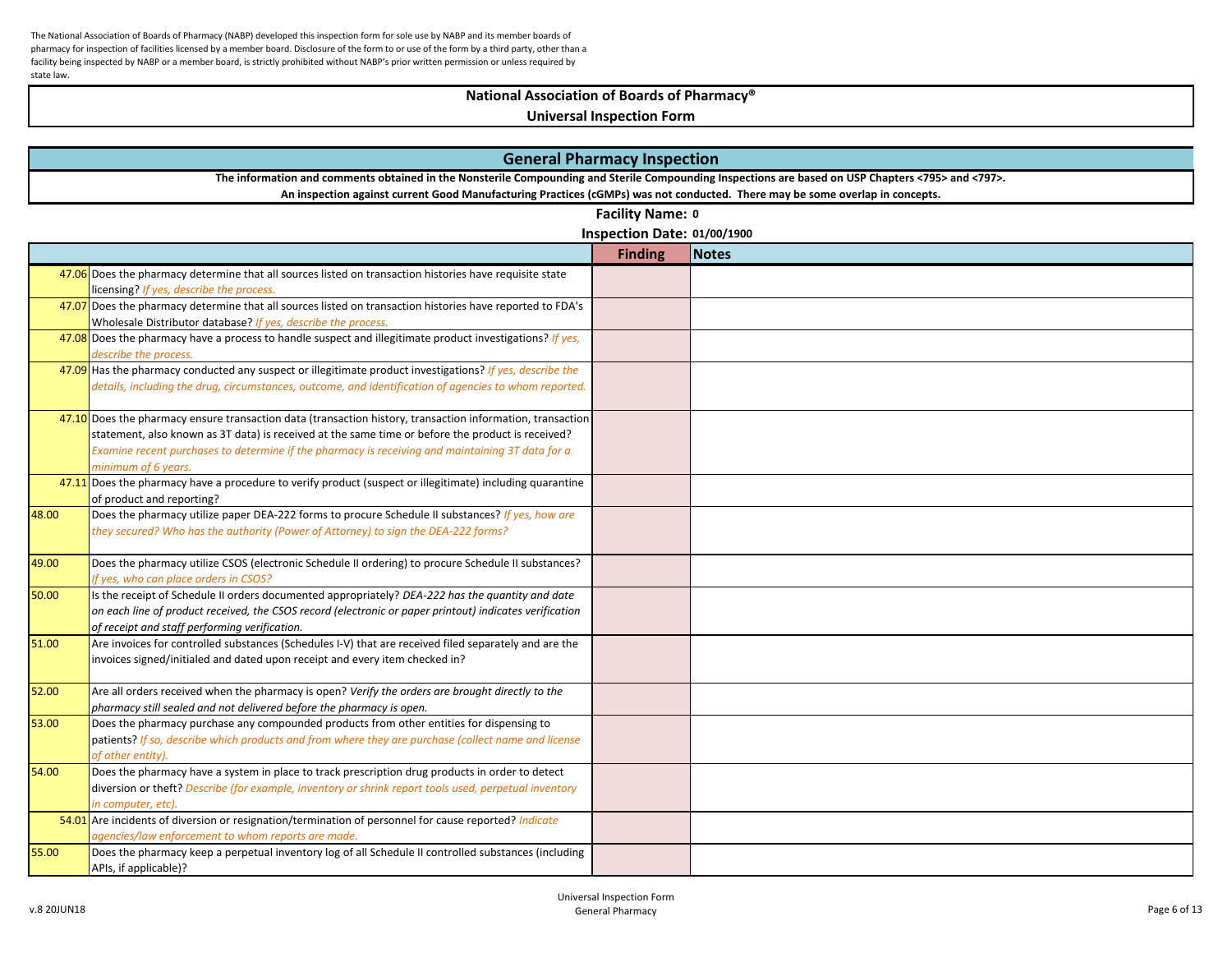# **National Association of Boards of Pharmacy®**

|       |                                                                                                                                                                               | <b>General Pharmacy Inspection</b> |              |  |
|-------|-------------------------------------------------------------------------------------------------------------------------------------------------------------------------------|------------------------------------|--------------|--|
|       | The information and comments obtained in the Nonsterile Compounding and Sterile Compounding Inspections are based on USP Chapters <795> and <797>.                            |                                    |              |  |
|       | An inspection against current Good Manufacturing Practices (cGMPs) was not conducted. There may be some overlap in concepts.                                                  |                                    |              |  |
|       |                                                                                                                                                                               | Facility Name: 0                   |              |  |
|       |                                                                                                                                                                               | Inspection Date: 01/00/1900        |              |  |
|       |                                                                                                                                                                               | <b>Finding</b>                     | <b>Notes</b> |  |
| 56.00 | Is the Schedule II perpetual inventory log reconciled regularly? Indicate how often the Schedule II                                                                           |                                    |              |  |
|       | controlled substances are counted. View the perpetual log and verify that reconciliation is taking                                                                            |                                    |              |  |
|       | place.                                                                                                                                                                        |                                    |              |  |
| 57.00 | Is the most recent complete controlled substances inventory available for review? Indicate the date                                                                           |                                    |              |  |
|       | of the last inventory and frequency taken (minimum every two years).<br>57.01 Does the pharmacy maintain other required inventories (such as change in PIC, theft/loss, etc)? |                                    |              |  |
|       |                                                                                                                                                                               |                                    |              |  |
| 58.00 | Does the pharmacy stock and sell OTC pseudoephedrine (and/or ephedrine) products? If yes,                                                                                     |                                    |              |  |
|       | indicate if the sale is recorded electronically or manually in a logbook.                                                                                                     |                                    |              |  |
|       | 58.01 Are these products mailed, sent, or delivered into other states? View logs. If yes, list the other                                                                      |                                    |              |  |
|       | states.<br>Does the pharmacy stock and sell other OTC restricted products for which ID is required and a log                                                                  |                                    |              |  |
| 59.00 |                                                                                                                                                                               |                                    |              |  |
|       | kept of the sale? If yes, indicate product types.<br>59.01 Are these products mailed, sent, or delivered into other states? View logs. If yes, list the other                 |                                    |              |  |
|       | states                                                                                                                                                                        |                                    |              |  |
| 60.00 | Are outdated, damaged, or recalled products segregated? If yes, how often does the pharmacy check                                                                             |                                    |              |  |
|       | for out-of-date products? Does it include OTC products?                                                                                                                       |                                    |              |  |
|       | 60.01 Are all drugs within active-stock within expiration date? Examine shelves, refrigerator and freezer.                                                                    |                                    |              |  |
|       |                                                                                                                                                                               |                                    |              |  |
|       | 60.02 How often is active-stock examined for drugs past the expiration date?                                                                                                  |                                    |              |  |
| 61.00 | Does the pharmacy prepackage bulk containers of prescription medications into smaller containers                                                                              |                                    |              |  |
|       | for ease of use? What BUD is used on the prepackaged container?                                                                                                               |                                    |              |  |
| 62.00 | Does the pharmacy prepack multiple drugs into a single container for compliance packaging? What                                                                               |                                    |              |  |
| 63.00 | BUD is used on the prepacked containers?<br>Does the pharmacy return to stock prescription drugs that were filled but never picked up?                                        |                                    |              |  |
|       |                                                                                                                                                                               |                                    |              |  |
|       | $63.01$ If yes, are they maintained in the appropriate container, with PHI removed and BUD adjusted?                                                                          |                                    |              |  |
|       |                                                                                                                                                                               |                                    |              |  |
|       | <b>Prescription Processing</b>                                                                                                                                                |                                    |              |  |
|       | If any part of a question is no, enter "No" and explain the observation.                                                                                                      |                                    |              |  |
| 64.00 | Patient Profile: Is patient profile data organized and readily accessible to facilitate consultation with                                                                     |                                    |              |  |
|       | the prescriber, patient, or caregiver? Indicate who enters patient profile data into the computer                                                                             |                                    |              |  |
|       | system and how often it is updated?                                                                                                                                           |                                    |              |  |
|       | $64.01$ if the pharmacy dispenses veterinary prescriptions, does the information gathered and recorded                                                                        |                                    |              |  |
|       | include the species, and name of the animal/owner as required by resident state law? Describe how                                                                             |                                    |              |  |
|       | it is indicated in the computer system that the patient is an animal? And how is it indicated in the                                                                          |                                    |              |  |
|       | system the prescription is a veterinary prescription?                                                                                                                         |                                    |              |  |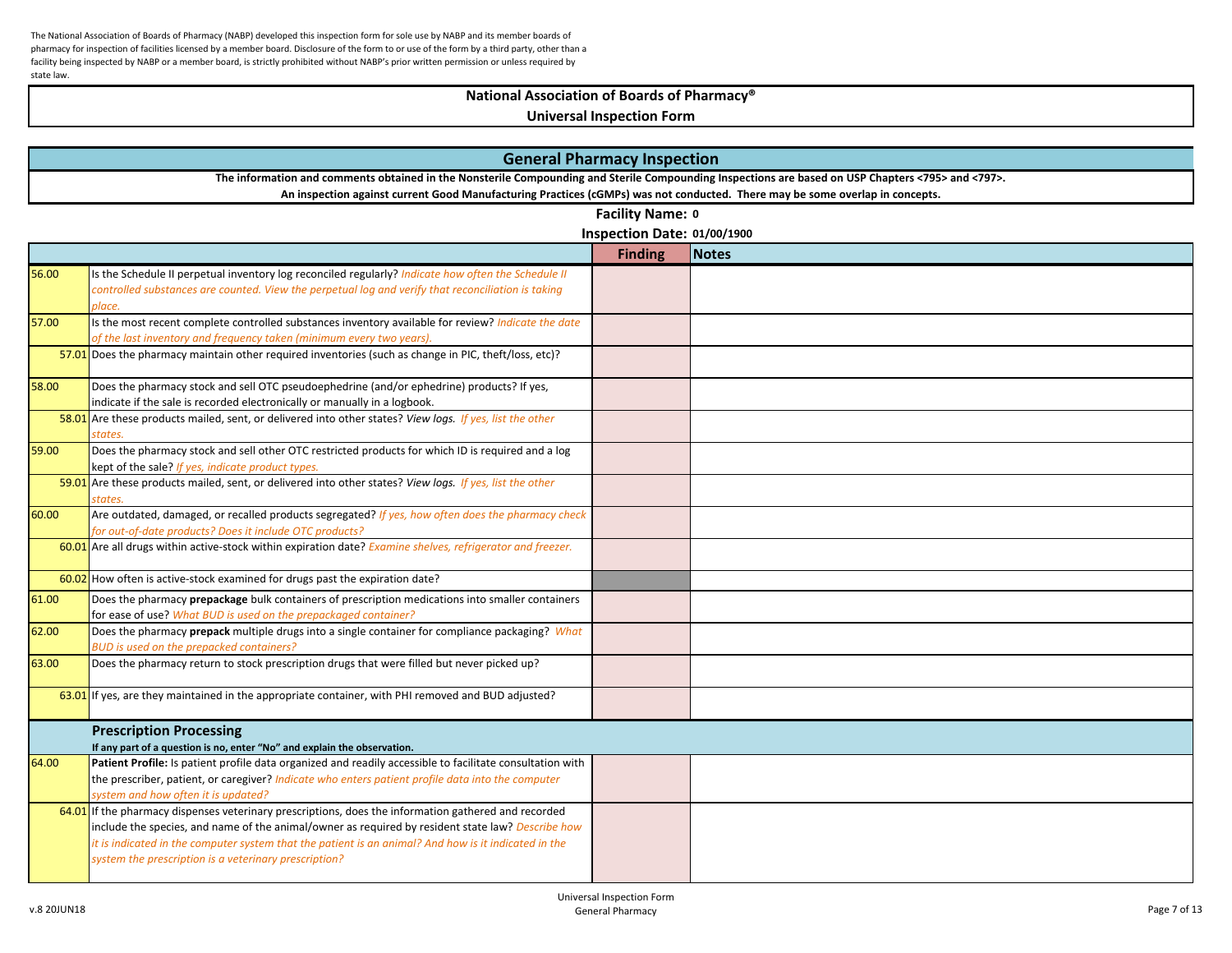# **National Association of Boards of Pharmacy®**

| <b>General Pharmacy Inspection</b> |                                                                                                                                                                                                                                                                                    |                             |              |  |
|------------------------------------|------------------------------------------------------------------------------------------------------------------------------------------------------------------------------------------------------------------------------------------------------------------------------------|-----------------------------|--------------|--|
|                                    | The information and comments obtained in the Nonsterile Compounding and Sterile Compounding Inspections are based on USP Chapters <795> and <797>.<br>An inspection against current Good Manufacturing Practices (cGMPs) was not conducted. There may be some overlap in concepts. |                             |              |  |
|                                    |                                                                                                                                                                                                                                                                                    | Facility Name: 0            |              |  |
|                                    |                                                                                                                                                                                                                                                                                    |                             |              |  |
|                                    |                                                                                                                                                                                                                                                                                    | Inspection Date: 01/00/1900 |              |  |
|                                    |                                                                                                                                                                                                                                                                                    | <b>Finding</b>              | <b>Notes</b> |  |
| 65.00                              | Prescription: Are adequate processes in place to assure the integrity, legitimacy, and authenticity of                                                                                                                                                                             |                             |              |  |
|                                    | prescription orders? Staff is familiar with detecting fraud in hard copy, faxed, verbal, and electronic                                                                                                                                                                            |                             |              |  |
|                                    | prescriptions.                                                                                                                                                                                                                                                                     |                             |              |  |
|                                    | $\overline{65.01}$ is there a procedure to follow when a prescription is suspected of (or actually is) fraudulent?                                                                                                                                                                 |                             |              |  |
|                                    | Describe the steps and reporting process.                                                                                                                                                                                                                                          |                             |              |  |
|                                    | 65.02 Are adequate processes in place for assuring that prescription medications are not prescribed or                                                                                                                                                                             |                             |              |  |
|                                    | dispensed based on online medical consultations without there being a pre-existing prescriber-                                                                                                                                                                                     |                             |              |  |
|                                    | patient/client relationship? Describe. Do the processes include comparing the physical addresses of                                                                                                                                                                                |                             |              |  |
|                                    | the patient and prescriber?                                                                                                                                                                                                                                                        |                             |              |  |
|                                    | 65.03 Does the pharmacy have electronic prescription capability? Indicate whether it is for non-controlled                                                                                                                                                                         |                             |              |  |
|                                    | substances, controlled substances, or both.                                                                                                                                                                                                                                        |                             |              |  |
|                                    | 65.04 If the pharmacy accepts electronic prescriptions for controlled substances, are they in compliance                                                                                                                                                                           |                             |              |  |
|                                    | with federal regulations?                                                                                                                                                                                                                                                          |                             |              |  |
| 66.00                              | Accuracy: Is the accuracy of the information entered into the computer system verified (patient                                                                                                                                                                                    |                             |              |  |
| 67.00                              | information and prescription information)? Indicate how and by whom.<br><b>DUR:</b> Does staff conduct prospective DUR prior to the dispensing of a medication or product?                                                                                                         |                             |              |  |
|                                    |                                                                                                                                                                                                                                                                                    |                             |              |  |
|                                    | Describe at what point in the process does the DUR take place?                                                                                                                                                                                                                     |                             |              |  |
|                                    | 67.01 Does the DUR include:                                                                                                                                                                                                                                                        |                             |              |  |
|                                    | · drug-drug interaction (Prescription and OTC),                                                                                                                                                                                                                                    |                             |              |  |
|                                    | · drug-allergy interaction,                                                                                                                                                                                                                                                        |                             |              |  |
|                                    | • therapeutic duplication,                                                                                                                                                                                                                                                         |                             |              |  |
|                                    | • under- or over-utilization (including clinical abuse/misuse),                                                                                                                                                                                                                    |                             |              |  |
|                                    | · disease state or condition contraindication,                                                                                                                                                                                                                                     |                             |              |  |
|                                    | . Incorrect dosage or duration of therapy, and                                                                                                                                                                                                                                     |                             |              |  |
|                                    | · gender or age related contraindications.                                                                                                                                                                                                                                         |                             |              |  |
|                                    | Indicate if there are other parameters routinely included in the DUR.                                                                                                                                                                                                              |                             |              |  |
|                                    | 67.02 In addition to the pharmacy DUR software, does the pharmacy staff obtain other information to use                                                                                                                                                                            |                             |              |  |
|                                    | in the DUR process? Describe.<br>67.03 Does the pharmacy have adequate resources/references related to the type of pharmacy practice it                                                                                                                                            |                             |              |  |
|                                    | operates?                                                                                                                                                                                                                                                                          |                             |              |  |
|                                    | 67.04 Does the pharmacy report required data to the state PMP (in this state and the other states in which                                                                                                                                                                         |                             |              |  |
|                                    | the pharmacy is licensed)? Describe.                                                                                                                                                                                                                                               |                             |              |  |
|                                    | 67.05 Does the pharmacy access state PMP/PDMP data for specific patients? Verify there is a policy                                                                                                                                                                                 |                             |              |  |
|                                    | regarding access and follow-up or reporting and that pharmacist can access the PMP data.                                                                                                                                                                                           |                             |              |  |
|                                    |                                                                                                                                                                                                                                                                                    |                             |              |  |
|                                    | $67.06$ Are DUR overrides/bypasses documented? Indicate how the override is documented and who has                                                                                                                                                                                 |                             |              |  |
|                                    | override capability.                                                                                                                                                                                                                                                               |                             |              |  |
|                                    | 67.07 Is the DUR process performed electronically by the computer system? Identify integrated drug                                                                                                                                                                                 |                             |              |  |
|                                    | database used.                                                                                                                                                                                                                                                                     |                             |              |  |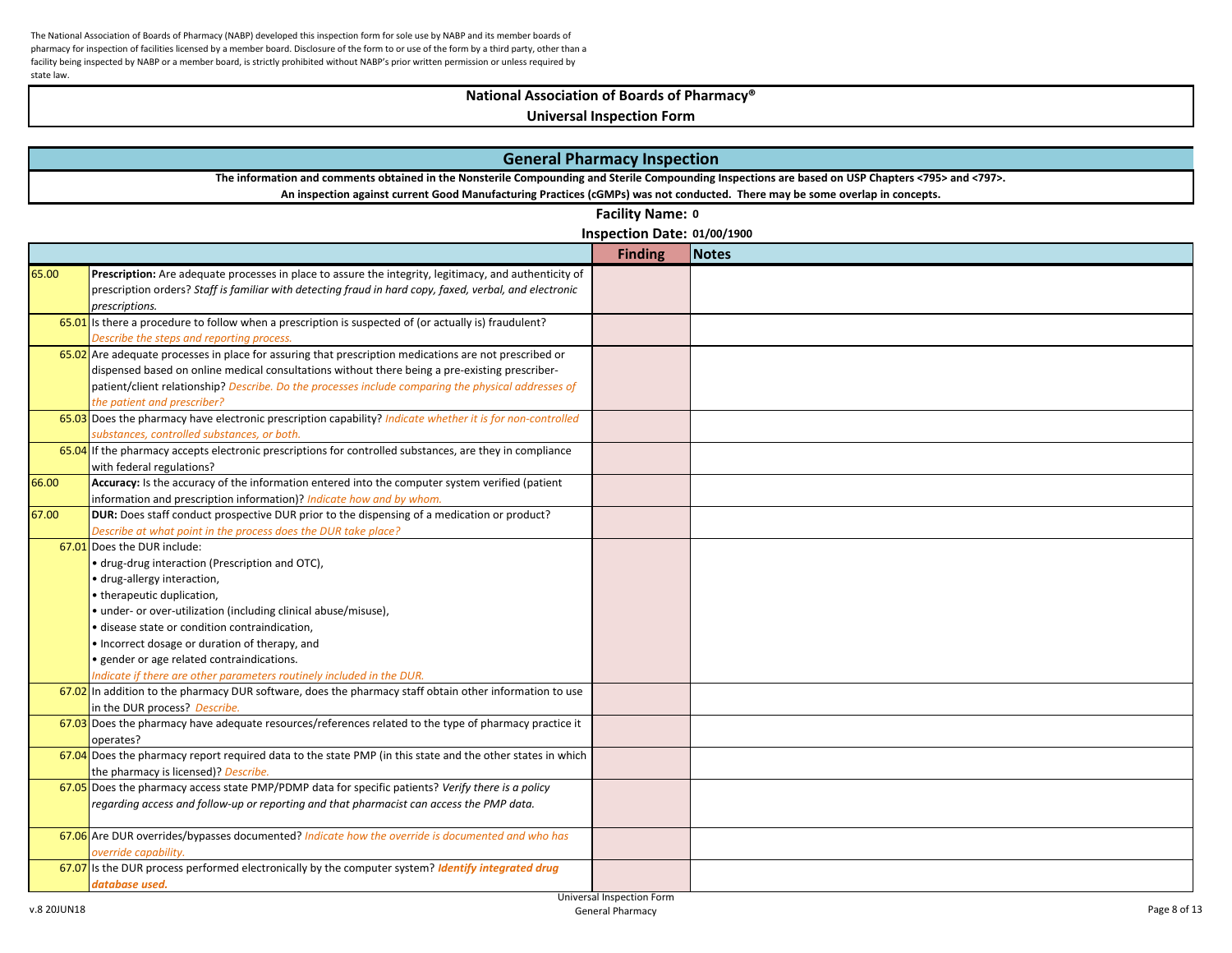### **National Association of Boards of Pharmacy®**

| <b>General Pharmacy Inspection</b>                                                                                                                 |                                                                                                                                   |                             |              |  |
|----------------------------------------------------------------------------------------------------------------------------------------------------|-----------------------------------------------------------------------------------------------------------------------------------|-----------------------------|--------------|--|
| The information and comments obtained in the Nonsterile Compounding and Sterile Compounding Inspections are based on USP Chapters <795> and <797>. |                                                                                                                                   |                             |              |  |
|                                                                                                                                                    | An inspection against current Good Manufacturing Practices (cGMPs) was not conducted. There may be some overlap in concepts.      |                             |              |  |
|                                                                                                                                                    |                                                                                                                                   | <b>Facility Name: 0</b>     |              |  |
|                                                                                                                                                    |                                                                                                                                   | Inspection Date: 01/00/1900 |              |  |
|                                                                                                                                                    |                                                                                                                                   | <b>Finding</b>              | <b>Notes</b> |  |
|                                                                                                                                                    | $67.08$ If the DUR is manual, is there a system to document:                                                                      |                             |              |  |
|                                                                                                                                                    | . How manual DUR is performed                                                                                                     |                             |              |  |
|                                                                                                                                                    | • Specific issues that were identified                                                                                            |                             |              |  |
|                                                                                                                                                    | . Pharmacist that considered the identified issues and gave the okay to proceed                                                   |                             |              |  |
|                                                                                                                                                    | $\overline{67.09}$ If the pharmacy dispenses veterinary prescriptions, does it have a veterinary drug database                    |                             |              |  |
|                                                                                                                                                    | integrated into the computer system for electronic DUR? List veterinary product electronic database                               |                             |              |  |
|                                                                                                                                                    | used. If not, list compendia used for performing manual DUR.                                                                      |                             |              |  |
| 68.00                                                                                                                                              | Are filled prescriptions verified for accuracy prior to dispensing? Indicate process, by whom, and how                            |                             |              |  |
| 69.00                                                                                                                                              | documented.<br>Are filled prescriptions appropriately labeled? Describe.                                                          |                             |              |  |
| 70.00                                                                                                                                              | Confidentiality: Does the system have adequate safeguards to prevent a user from performing                                       |                             |              |  |
|                                                                                                                                                    | functions under a different user account or beyond what they are authorized to perform? Password                                  |                             |              |  |
|                                                                                                                                                    | protected, access limited by job type, access revoked as appropriate such as upon termination.                                    |                             |              |  |
|                                                                                                                                                    | Record name/brand of pharmacy computer system used.                                                                               |                             |              |  |
|                                                                                                                                                    |                                                                                                                                   |                             |              |  |
|                                                                                                                                                    | 70.01 Does the pharmacy destroy PHI including labeled prescription vials?                                                         |                             |              |  |
| 71.00                                                                                                                                              | Mail/Delivery: If applicable, are packing materials designed to maintain the physical integrity,                                  |                             |              |  |
|                                                                                                                                                    | stability, and purity of prescription medications and compounded preparations in transport?                                       |                             |              |  |
|                                                                                                                                                    |                                                                                                                                   |                             |              |  |
| 72.00                                                                                                                                              | Off-Site Processes: Are any portions of the prescription processing (in the questions below)                                      |                             |              |  |
|                                                                                                                                                    | performed at a different location? Note: Please ask each question below to verify.                                                |                             |              |  |
|                                                                                                                                                    | 72.01 If yes, is the other location under common ownership? If not commonly owned, explain if there is a                          |                             |              |  |
|                                                                                                                                                    | central fill/shared services or other agreement in place. Record the name and license number for the                              |                             |              |  |
|                                                                                                                                                    | other location.                                                                                                                   |                             |              |  |
|                                                                                                                                                    | 72.02 If yes, is that location in a different state than this facility? If so, explain.                                           |                             |              |  |
|                                                                                                                                                    | $72.03$ If yes, are there policies and procedures for identifying who is responsible for each step of<br>prescription processing? |                             |              |  |
| 73.00                                                                                                                                              | Off-Site Inventory: Does the pharmacy maintain any emergency kits in nursing homes, long-term                                     |                             |              |  |
|                                                                                                                                                    | care facilities, or other entities (such as hospice, EMTs, ambulances)? Note name(s) of facilities or                             |                             |              |  |
|                                                                                                                                                    | entities.                                                                                                                         |                             |              |  |
|                                                                                                                                                    | 73.01 Do the emergency kits contain any compounded products? If so, indicate whether sterile and/or                               |                             |              |  |
|                                                                                                                                                    | nonsterile and are these stored, non-patient specific?                                                                            |                             |              |  |
| 74.00                                                                                                                                              | Off-Site Inventory: Does the pharmacy maintain any automated prescription dispensing devices                                      |                             |              |  |
|                                                                                                                                                    | outside the pharmacy such as Pyxis in a nursing home, or a secure mailbox device that patients                                    |                             |              |  |
|                                                                                                                                                    | access after hours, etc? Note types and locations.                                                                                |                             |              |  |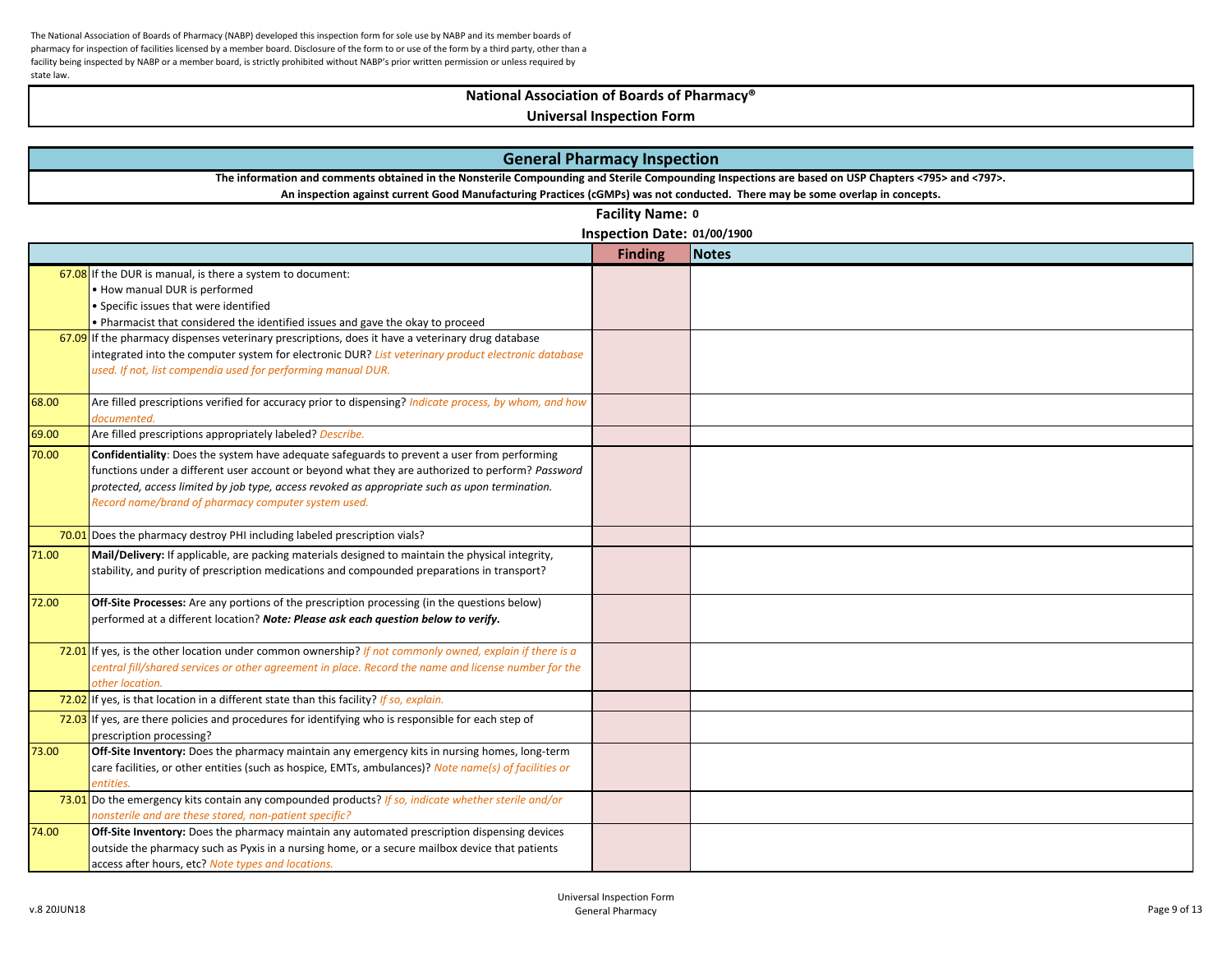# **National Association of Boards of Pharmacy®**

| <b>General Pharmacy Inspection</b> |                                                                                                                                                    |                             |              |  |
|------------------------------------|----------------------------------------------------------------------------------------------------------------------------------------------------|-----------------------------|--------------|--|
|                                    | The information and comments obtained in the Nonsterile Compounding and Sterile Compounding Inspections are based on USP Chapters <795> and <797>. |                             |              |  |
|                                    | An inspection against current Good Manufacturing Practices (cGMPs) was not conducted. There may be some overlap in concepts.                       |                             |              |  |
|                                    |                                                                                                                                                    | Facility Name: 0            |              |  |
|                                    |                                                                                                                                                    | Inspection Date: 01/00/1900 |              |  |
|                                    |                                                                                                                                                    | <b>Finding</b>              | <b>Notes</b> |  |
|                                    | $74.01$ If yes, are the automated devices appropriately licensed, registered, or approved by the board of                                          |                             |              |  |
|                                    | pharmacy? Provide details.                                                                                                                         |                             |              |  |
|                                    | 74.02 Do the automated dispensing devices contain any compounded products? If so, indicate whether                                                 |                             |              |  |
|                                    | sterile and/or nonsterile and are these stored, non-patient specific?                                                                              |                             |              |  |
|                                    | <b>Patient Counseling and Communication</b>                                                                                                        |                             |              |  |
|                                    | If any part of a question is no, enter "No" and explain the observation.                                                                           |                             |              |  |
| 75.00                              | Does the pharmacist provide counseling for all new prescriptions picked up at the pharmacy                                                         |                             |              |  |
|                                    | (proactively, no "offer")?                                                                                                                         |                             |              |  |
|                                    | 75.01 Is an "offer" to counsel made for all new prescriptions picked up at the pharmacy? Indicate who<br>makes the "offer".                        |                             |              |  |
| 76.00                              | Does the pharmacist provide counseling for all refilled prescriptions picked up at the pharmacy                                                    |                             |              |  |
|                                    | (proactively, no "offer")?                                                                                                                         |                             |              |  |
|                                    | 76.01 Is an "offer" to counsel made for all refilled prescriptions picked up at the pharmacy? Indicate who                                         |                             |              |  |
|                                    | makes the "offer".                                                                                                                                 |                             |              |  |
| 77.00                              | Does the pharmacist provide counseling for refilled prescriptions picked up at the pharmacy when                                                   |                             |              |  |
|                                    | there is a change in therapy or other issue determined by the pharmacist (proactively, no "offer")?                                                |                             |              |  |
|                                    |                                                                                                                                                    |                             |              |  |
|                                    | 77.01 Is an "offer" to counsel made for all refilled prescriptions picked up at the pharmacy when there is a                                       |                             |              |  |
|                                    | change in therapy or other issue determined by the pharmacist? Indicate who makes the "offer".                                                     |                             |              |  |
|                                    |                                                                                                                                                    |                             |              |  |
| 78.00                              | Is patient counseling provided for delivered prescriptions? Printed information sent to patient, toll-                                             |                             |              |  |
|                                    | free number for patients to call, pharmacist calls patients directly, etc? Describe how.                                                           |                             |              |  |
|                                    |                                                                                                                                                    |                             |              |  |
| 79.00                              | Is patient counseling provided for mailed prescriptions? Printed information sent to patient, toll-free                                            |                             |              |  |
|                                    | number for patients to call, pharmacist calls patients directly, etc? Describe how.                                                                |                             |              |  |
|                                    |                                                                                                                                                    |                             |              |  |
| 80.00                              | Are patient package inserts (PPIs) provided with every fill and refill of medications for which they are                                           |                             |              |  |
|                                    | required (such as hormone products, inhalers, etc)? Describe how.                                                                                  |                             |              |  |
| 81.00                              | Are MedGuides provided with every fill and refill of medications for which they are required (such as                                              |                             |              |  |
|                                    | NSAIDS, antidepressants, etc)? Describe how.                                                                                                       |                             |              |  |
| 82.00                              | Are REMS (Risk Evaluation Mitigation Strategy) implementation programs performed? Confirm that                                                     |                             |              |  |
|                                    | procedures are in place. List programs (such as iPledge for isotretinoin, or Tikosyn).                                                             |                             |              |  |
| 83.00                              |                                                                                                                                                    |                             |              |  |
|                                    | Is patient counseling, the offer to counsel, or the refusal of patient counseling documented?<br>Describe how.                                     |                             |              |  |
| 84.00                              | Do patients have 24-hour access to a pharmacist? Note: may not be required by the resident state.                                                  |                             |              |  |
|                                    | Describe how (such as posted contact information and hours of operation).                                                                          |                             |              |  |
|                                    |                                                                                                                                                    |                             |              |  |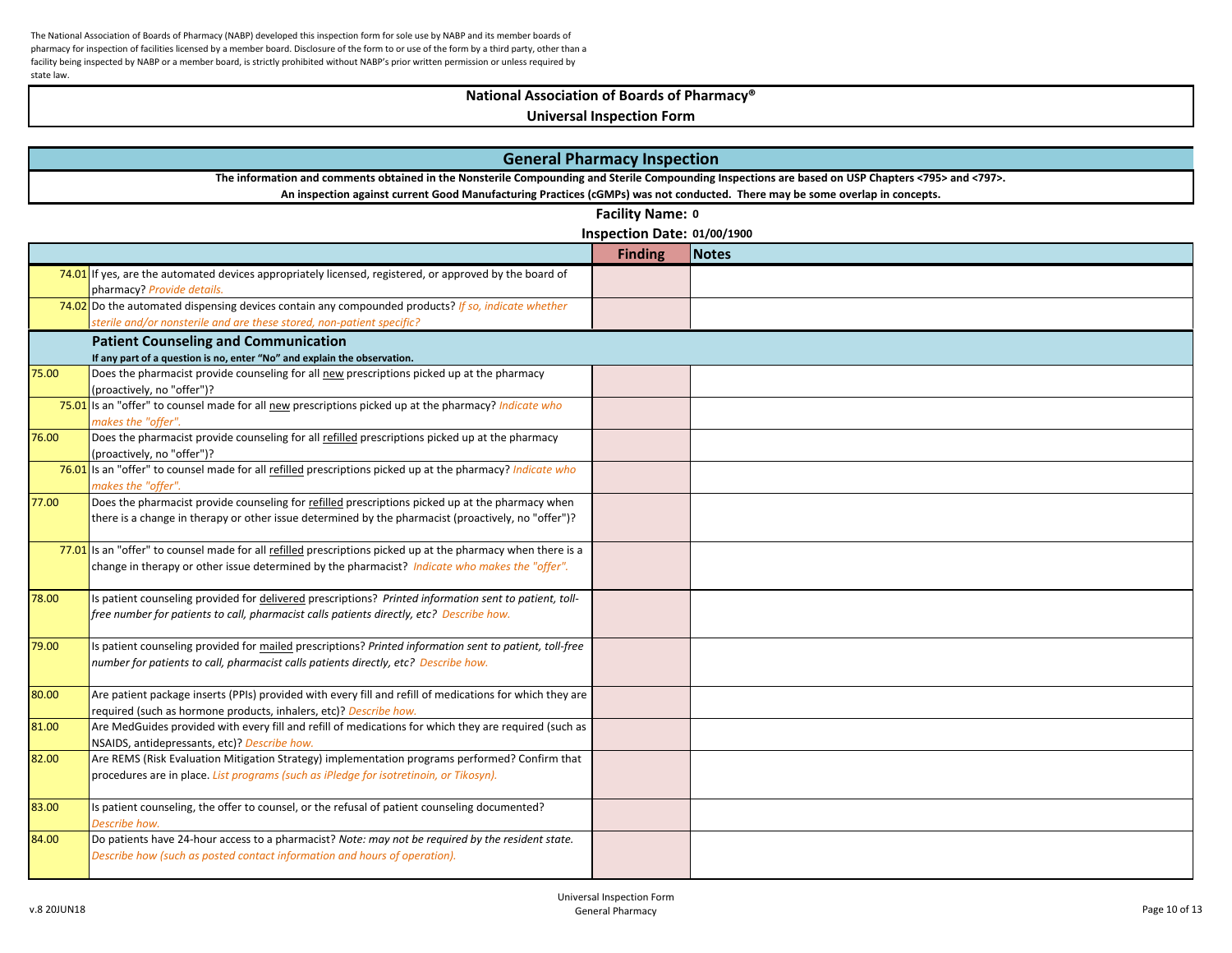## **National Association of Boards of Pharmacy®**

| <b>General Pharmacy Inspection</b> |                                                                                                                                                                                                                                                                                                                                                                                                                                                                                                                                                                                                                                                                                                                                                                                                                                                                                                                                                                                             |                             |              |  |
|------------------------------------|---------------------------------------------------------------------------------------------------------------------------------------------------------------------------------------------------------------------------------------------------------------------------------------------------------------------------------------------------------------------------------------------------------------------------------------------------------------------------------------------------------------------------------------------------------------------------------------------------------------------------------------------------------------------------------------------------------------------------------------------------------------------------------------------------------------------------------------------------------------------------------------------------------------------------------------------------------------------------------------------|-----------------------------|--------------|--|
|                                    | The information and comments obtained in the Nonsterile Compounding and Sterile Compounding Inspections are based on USP Chapters <795> and <797>.<br>An inspection against current Good Manufacturing Practices (cGMPs) was not conducted. There may be some overlap in concepts.                                                                                                                                                                                                                                                                                                                                                                                                                                                                                                                                                                                                                                                                                                          |                             |              |  |
|                                    | <b>Facility Name: 0</b>                                                                                                                                                                                                                                                                                                                                                                                                                                                                                                                                                                                                                                                                                                                                                                                                                                                                                                                                                                     |                             |              |  |
|                                    |                                                                                                                                                                                                                                                                                                                                                                                                                                                                                                                                                                                                                                                                                                                                                                                                                                                                                                                                                                                             | Inspection Date: 01/00/1900 |              |  |
|                                    |                                                                                                                                                                                                                                                                                                                                                                                                                                                                                                                                                                                                                                                                                                                                                                                                                                                                                                                                                                                             | <b>Finding</b>              | <b>Notes</b> |  |
| 85.00                              | Are processes in place to handle a drug recall?                                                                                                                                                                                                                                                                                                                                                                                                                                                                                                                                                                                                                                                                                                                                                                                                                                                                                                                                             |                             |              |  |
| 86.00                              | Does the pharmacy accept prescription drugs back for destruction as part of a drug take-back<br>program?                                                                                                                                                                                                                                                                                                                                                                                                                                                                                                                                                                                                                                                                                                                                                                                                                                                                                    |                             |              |  |
|                                    | 86.01 Does the take-back program include controlled substances?                                                                                                                                                                                                                                                                                                                                                                                                                                                                                                                                                                                                                                                                                                                                                                                                                                                                                                                             |                             |              |  |
|                                    | 86.02 Does the pharmacy have a modified DEA registration for controlled substance take-back? If yes, list.                                                                                                                                                                                                                                                                                                                                                                                                                                                                                                                                                                                                                                                                                                                                                                                                                                                                                  |                             |              |  |
|                                    | <b>Quality Assurance/Quality Improvement Program</b>                                                                                                                                                                                                                                                                                                                                                                                                                                                                                                                                                                                                                                                                                                                                                                                                                                                                                                                                        |                             |              |  |
|                                    | If any part of a question is no, enter "No" and explain the observation.                                                                                                                                                                                                                                                                                                                                                                                                                                                                                                                                                                                                                                                                                                                                                                                                                                                                                                                    |                             |              |  |
| 87.00                              | Is there a documented continuous quality improvement (CQI) Program for the purpose of detecting,<br>documenting, assessing, and preventing quality related events (QREs)? If yes, list who oversees the<br>program.                                                                                                                                                                                                                                                                                                                                                                                                                                                                                                                                                                                                                                                                                                                                                                         |                             |              |  |
|                                    | 87.01 Policies and procedures for the program are maintained in the pharmacy in an immediately<br>retrievable form. Indicate if hard copy, electronic, or both.                                                                                                                                                                                                                                                                                                                                                                                                                                                                                                                                                                                                                                                                                                                                                                                                                             |                             |              |  |
|                                    | 87.02 "Quality-Related Event" (QRE) is defined to mean any departure from the appropriate dispensing of<br>a prescribed medication that is or is not corrected prior to the delivery and/or administration of the<br>medication including (but not limited to):<br>1. a variation from the prescriber's prescription drug order such as incorrect drug, strength,<br>form, or patient; or inadequate or incorrect packaging, labeling, or directions;<br>2. a failure to identify and manage over-utilization or under-utilization; therapeutic<br>duplication; drug-disease contraindications; drug-drug interactions incorrect drug dosage or duration<br>of drug treatment; drug-allergy interactions; or clinical abuse/misuse.<br>3. packaging or warnings that fail to meet recognized standards, the delivery of a medication<br>to the wrong patient, or the failure to detect and appropriately manage a significant actual or<br>potential problem with a patient's drug therapy. |                             |              |  |
|                                    | 87.03 There is documentation of initial/ongoing (at least yearly) review and training of all pharmacy<br>employees on the CQI program and processes. For example, may be formal training or reviewed at a<br>yearly meeting.                                                                                                                                                                                                                                                                                                                                                                                                                                                                                                                                                                                                                                                                                                                                                                |                             |              |  |
| 88.00                              | Documentation of QREs starts as soon as possible, but no more than three days, after determining<br>their occurrence. Indicate if documentation/forms are hard copy or electronic.                                                                                                                                                                                                                                                                                                                                                                                                                                                                                                                                                                                                                                                                                                                                                                                                          |                             |              |  |
|                                    | 88.01 Documentation includes all the pertinent data about the prescription involved including personnel<br>involved at each step.                                                                                                                                                                                                                                                                                                                                                                                                                                                                                                                                                                                                                                                                                                                                                                                                                                                           |                             |              |  |
|                                    | 88.02 Documentation includes documenting the type of QRE details and how/who discovered the QRE.                                                                                                                                                                                                                                                                                                                                                                                                                                                                                                                                                                                                                                                                                                                                                                                                                                                                                            |                             |              |  |
|                                    | 88.03 Documentation incudes possible contributing factors such as day and time the QRE occurred,<br>number of pharmacists and technicians on duty, prescription volume that day, equipment failure, or<br>other factors affecting work-flow at the time.                                                                                                                                                                                                                                                                                                                                                                                                                                                                                                                                                                                                                                                                                                                                    | Universal Inspection Form   |              |  |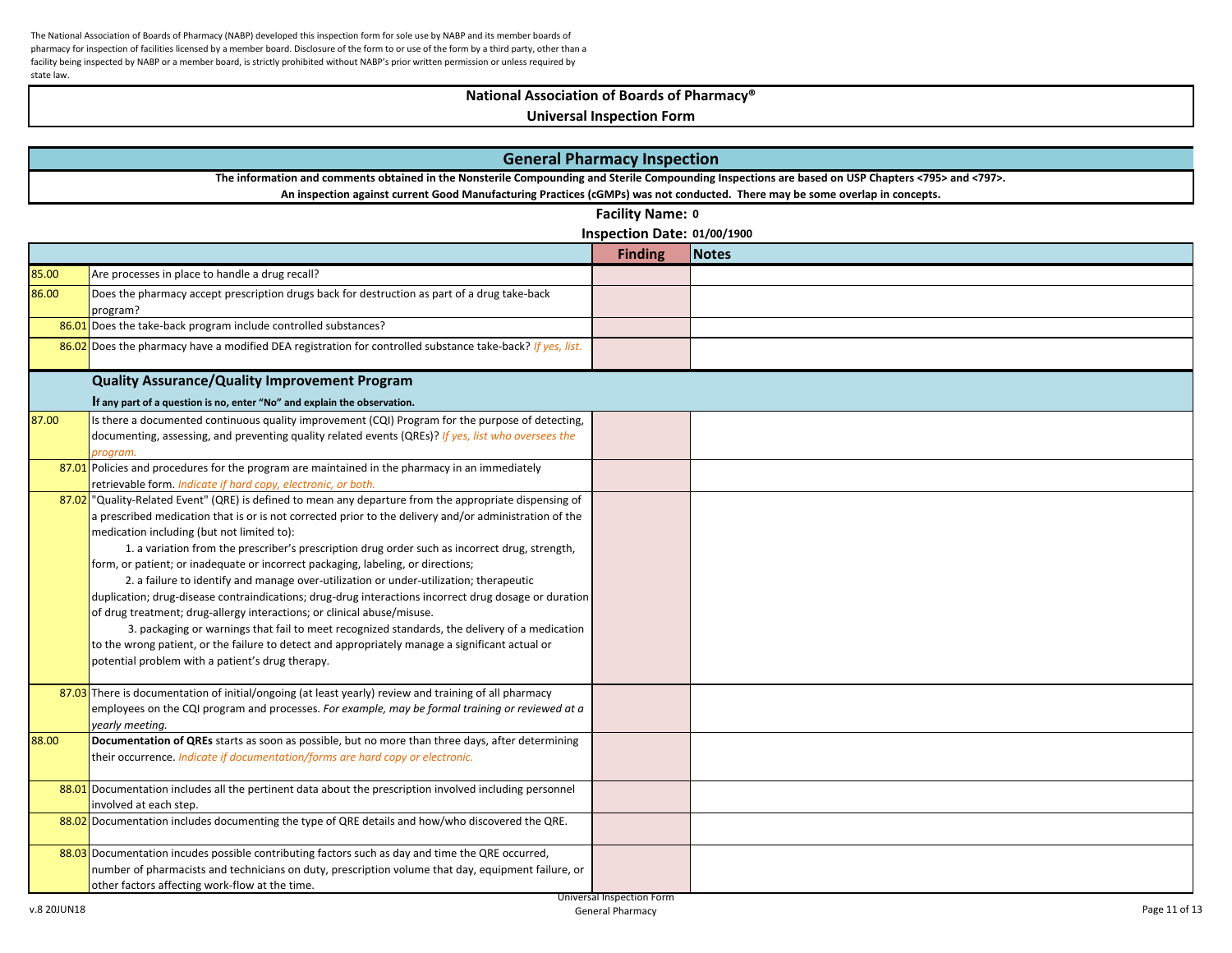# **National Association of Boards of Pharmacy®**

|       | <b>General Pharmacy Inspection</b>                                                                                                                                                                                                                                                                                                                                         |                                                 |              |  |  |
|-------|----------------------------------------------------------------------------------------------------------------------------------------------------------------------------------------------------------------------------------------------------------------------------------------------------------------------------------------------------------------------------|-------------------------------------------------|--------------|--|--|
|       | The information and comments obtained in the Nonsterile Compounding and Sterile Compounding Inspections are based on USP Chapters <795> and <797>.                                                                                                                                                                                                                         |                                                 |              |  |  |
|       | An inspection against current Good Manufacturing Practices (cGMPs) was not conducted. There may be some overlap in concepts.                                                                                                                                                                                                                                               |                                                 |              |  |  |
|       |                                                                                                                                                                                                                                                                                                                                                                            | Facility Name: 0<br>Inspection Date: 01/00/1900 |              |  |  |
|       |                                                                                                                                                                                                                                                                                                                                                                            | <b>Finding</b>                                  | <b>Notes</b> |  |  |
|       | 88.04 Documentation includes steps taken to remediate including communications with the patient and                                                                                                                                                                                                                                                                        |                                                 |              |  |  |
|       | the provider, and if the medication was ingested, disposition of the patient.                                                                                                                                                                                                                                                                                              |                                                 |              |  |  |
| 89.00 | QRE data collected is analyzed to assess causes and any contributing factors (root cause). Indicate<br>who performs the analysis and frequency (with each event, weekly, monthly, quarterly, etc).                                                                                                                                                                         |                                                 |              |  |  |
|       | 89.01 The pharmacy uses the findings of the analysis to formulate an appropriate response and develop<br>pharmacy systems and workflow processes designed to prevent QREs and increase good outcomes<br>for patients.                                                                                                                                                      |                                                 |              |  |  |
|       | 89.02 For pharmacies utilizing a drug formulary, a periodic review of such formulary is undertaken to<br>ensure that appropriate medications are being offered/selected in the best interest of patients.                                                                                                                                                                  |                                                 |              |  |  |
| 90.00 | Quality meetings are held at least annually by staff members of the pharmacy to consider the effects<br>on quality of the pharmacy system due to staffing levels, workflow, and technological support.                                                                                                                                                                     |                                                 |              |  |  |
|       | 90.01 The meeting reviews data showing evidence of the quality of care for patients and develops plans for<br>improvements to increase good outcomes for patients.                                                                                                                                                                                                         |                                                 |              |  |  |
|       | 90.02 Improvements or changes made are evaluated for performance to measure the effectiveness of the<br>CQI program.                                                                                                                                                                                                                                                       |                                                 |              |  |  |
| 91.00 | Reporting: Incidents of QREs are reported to a nationally recognized error reporting program, an<br>outside peer review committee, or a patient safety organization. <i>Indicate which organizations are</i><br>reported including if the pharmacy reports QREs to the board of pharmacy.                                                                                  |                                                 |              |  |  |
|       | 91.01 Adverse events are reported to the appropriate entities such as the board of pharmacy, MedWatch,<br>FDA, VAERS, etc?                                                                                                                                                                                                                                                 |                                                 |              |  |  |
|       | 91.02 Incidents involving malfunctioning or defective medical equipment or devices (blood glucose meters,<br>DME, injection devices, etc) are documented and reported to the manufacturer or distributor.                                                                                                                                                                  |                                                 |              |  |  |
| 92.00 | Quality Self-Audits are performed by the pharmacy at least quarterly (and upon change in PIC) to<br>determine whether the occurrence of QREs has decreased and whether there has been compliance<br>with preventative procedures, and to develop a plan for improved adherence with the CQI program<br>in the future.                                                      |                                                 |              |  |  |
| 93.00 | Consumer Surveys are conducted at least yearly of patients who receive pharmaceutical products<br>and services at the pharmacy. A statistically valid sampling technique may be used in lieu of<br>surveying every patient. Each pharmacy should use the results of its consumer survey to evaluate its<br>own performance at a particular time and over a period of time. |                                                 |              |  |  |